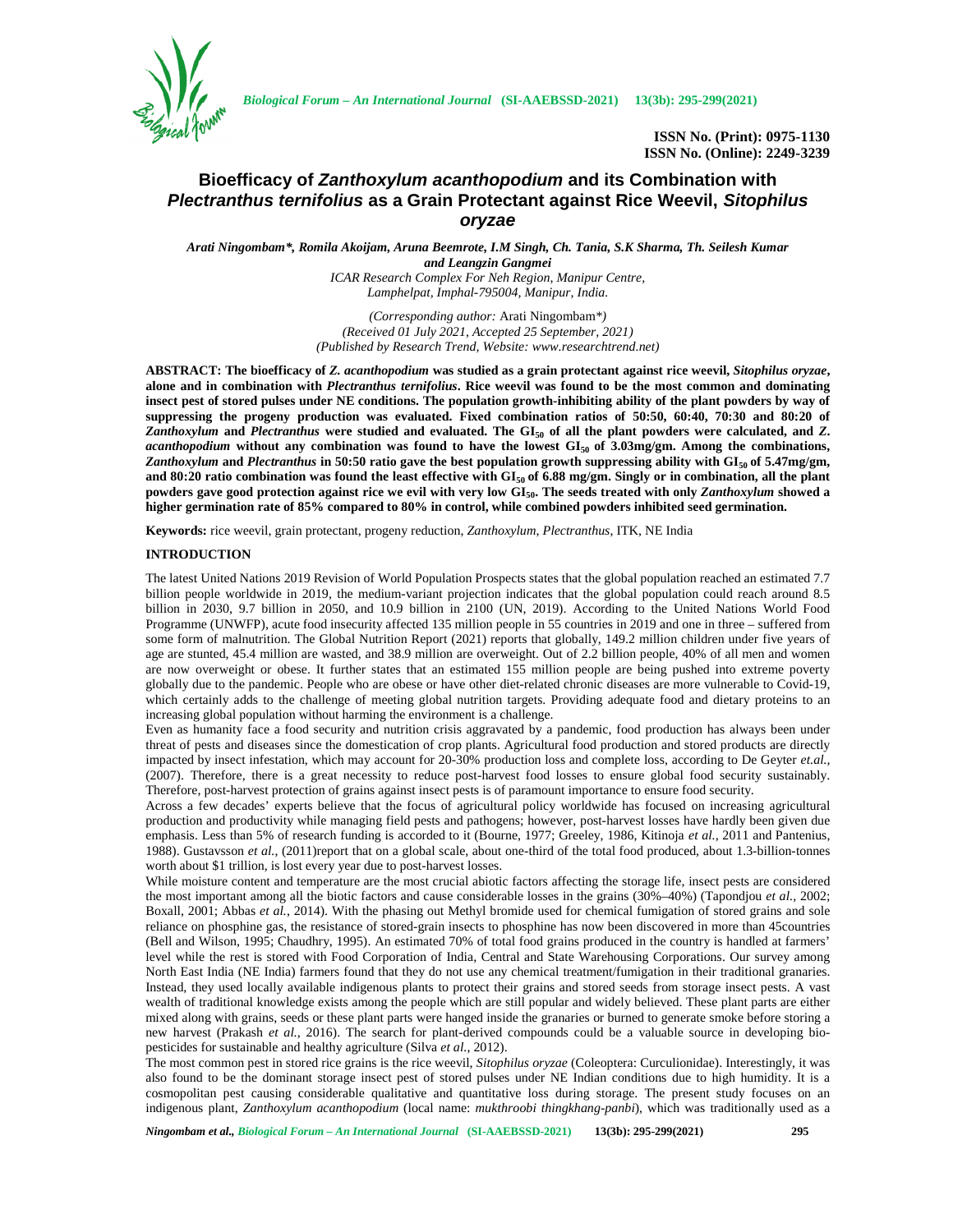grain protectant against storage pestsin Manipur. The grain protective ability of *Z. Acanthopodium* by suppressing the insect population's growth is studied individually and in combinations of fixed ratios with another indigenous plant, *Plectranthus ternifolius* (local name: *khoiju*). Although these plants were used traditionally by the people, sometimes alone or in combination, no proper scientific study has been done to validate their use. Despite being recognized as a treasure house of ITK (Indigenous Traditional Knowledge), scientific documentation and validation of folk wisdom in the NE Region need more study and research. Ansari *et al.*, 2021 observes that indigenous traditional knowledge is getting lost with time and that documenting them is crucial for creating a foundation of modern technology. Scientific validation of ITK is the next important step to blending folk wisdom and scientific approach for creating a new effective technology that is also sustainable and eco-friendly. This study attempts to highlight this folk practice used by ethnic people to protect their foodgrains from insect damage.

## **MATERIALS AND METHODS**

The work was conducted at ICAR Research Complex for NEH Region, Manipur Centre, Lamphelpat, Imphal-795004, Manipur, from 2018 to 2020.

The leaves of *Z. acanthopodium* were identified and collected. It was then shade dried and ground into fine powders. An experiment was laid out to study the bioefficacy of these indigenous plants in deterring the population growth of rice weevil, *S. oryzae.* A pair of rice weevils, i.e., male and female of uniform size and growth, were released in treated rice grains. The insects were obtained from the insect culture already available and maintained with the Entomology section of ICAR, Manipur Centre. Different doses of the plant powders (shade dried and finely ground) were mixed with rice grains, and observations were recorded every week for growth in the insect population. Altogether seven treatment doses were tested i.e. 0.5, 1.0, 1.25, 1.50, 1.75, 2.0 and 2.5 gm of crude plant powder. Different doses of finely ground shade dried leaves were mixed with 50 gm of rice grain samples in three replicates, and observation was recorded every week. Observation on population growth was recorded by counting the progeny from the paired insects. As farmers keep a part of their harvested produce for use as seeds for the next season, observations were kept for 12 weeks.

Similarly, the leaves of *P. ternifolius* was also shade-dried and ground into fine powder. It was then mixed with ground powder of *Z. Acanthopodium* in fixed ratios of 50:50, 60:40, 70:30 and 80:20. The whole procedure of releasing paired weevils into treated grains and recording weekly observations for three months was repeated for the plant powder combination of *Zanthoxylum* and *Plectranthus*. Untreated rice grains were kept as a control in both individual and combination treatments. The percentage growth inhibition was calculated using the formula given by Tapondjou *et al.*, (2002):

GI %= (number of insects in treatment-number of insects in control)/number of insects in control  $\times$  100

Regression analysis was done between log dose and the percentage growth inhibited in the treated grains using Microsoft Excel. For each treatment, regression equations were generated from which the  $GI<sub>50</sub>$ , i.e., the dose in which the growth of half the population of insects was inhibited, were calculated. The study on population growth-inhibiting ability was evaluated on plain white rice grains of rice variety RCM-12. In addition, the effect of these plants on seed health was also studied on rice seeds of the same variety. Rice seeds were treated with finely ground powders at the same doses used for treating the grains and kept for a period of three months. Germination tests were then performed on the treated rice seeds through the petri-dish method and germination paper method. For each technique, ten seeds were selected randomly in triplicates, and a germination test was conducted. The first count of germinated seeds was taken on the  $5<sup>th</sup>$  day, and the following final count was taken seven days later. The entire work was conducted at ICAR Research Complex for NEH Region, Manipur Centre, Lamphelpat, Imphal-795004, Manipur, from 2018 to 2020.

### **RESULTS AND DISCUSSION**

The experiment was designed keeping in view how farmers use plant parts/products/powders to protect against storage pests in their homes/granaries and how they would prefer to adopt and use eco-friendly technology in an easy, convenient manner. The moisture content of the RCM-12 rice grains used for the study was measured using a Grain Analyzer before initiating the experiment and had an average moisture content of 12.65%. This is in the recommended range of 12-13% for most cereals, as Lipinski et al., (2013) suggested. The observations involving the effect of the evaluated plants as grain protectants against rice weevil is shown in Table 1 and Table 2. Table 1 shows the mean insect population recorded for each treatment, i.e., plant evaluated in single and combined ratios. Table 2 shows the comparative efficacy of each treatment through their respective GI<sub>50</sub>. All the treatments showed remarkable insect population growth suppressing ability. The  $GI_{50}$  ranged from 3.03 mg/gm to 6.88  $mg/m$ . The lowest  $GI_{50}$  was exhibited by the rice grains treated only with *Z. acanthopodium* and was found to be the best among all the treatments in suppressing insect population growth. All the remaining treatment combinations of *Zanthoxylum* and *Plectranthus* also gave good results in reducing the insect population growth. The highest GI<sub>50</sub> of 6.88 mg/gm was shown by *Zanthoxylum* and*Plectranthus* combined in the ratio of 80: 20. Although it was the least effective of all the treatments, both singly and in combination, it may be considered an effective dose due to its low GI50.It is evident from Table 2 that *Zanthoxylum* alone was a better grain protectant than in combination with *Plectranthus*. In all the treatments, a dose-dependent relationship can be seen in the regression graphs plotted, as shown in Fig. 1.

| Table 1: Average population growth of insect population observed in each treatment for every dose evaluated. |  |
|--------------------------------------------------------------------------------------------------------------|--|
|--------------------------------------------------------------------------------------------------------------|--|

| $g$ per 50g<br>seeds | Zanthoxylum | Zanthoxylum:<br><b>Plectranthus</b> | Zanthoxylum:<br><b>Plectranthus</b> | Zanthoxylum:<br><b>Plectranthus</b> | Zanthoxylum:<br><b>Plectranthus</b> |
|----------------------|-------------|-------------------------------------|-------------------------------------|-------------------------------------|-------------------------------------|
|                      |             | 50:50                               | 60:40                               | 70:30                               | 80:20                               |
| 0.5                  | 8.29        | 10.36                               | 9.33                                | 9.25                                | 11.75                               |
|                      | 8.10        | 7.14                                | 7.89                                | 7.69                                | 9.67                                |
| 1.25                 | 7.52        | 6.97                                | 7.50                                | 6.97                                | 9.83                                |
| 1.5                  | 7.43        | 6.61                                | 7.19                                | 6.75                                | 9.58                                |
| 1.75                 | 2.00        | 6.36                                | 6.92                                | 6.58                                | 8.61                                |
| $\overline{2}$       | 7.38        | 6.33                                | 6.22                                | 6.31                                | 8.06                                |
| 2.5                  | 7.29        | 5.78                                | 6.06                                | 6.28                                | 5.83                                |
| control              | 23.27       | 10.77                               | 10.77                               | 10.77                               | 10.77                               |

*Ningombam et al., Biological Forum – An International Journal* **(SI-AAEBSSD-2021) 13(3b): 295-299(2021) 296**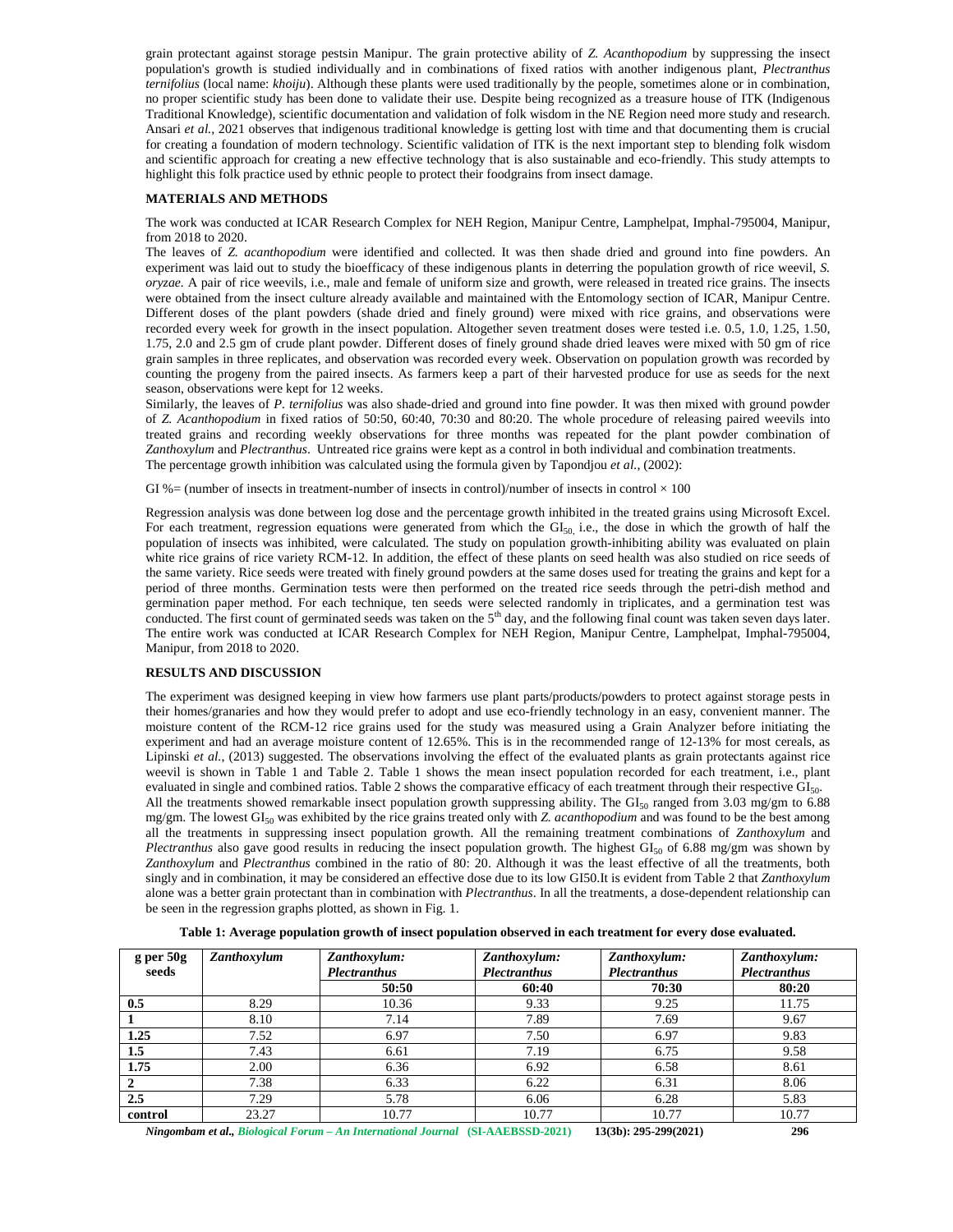# **Table 2: Comparative growth inhibitory activity (GI50) of various indigenous plant powders and their combinations in known fixed ratios.**

| <b>Plant Powder/Combination</b>        | df | b±SE             | <b>Regression Equation</b> | $GI_{50}$ (mg/gm) | OЕ |
|----------------------------------------|----|------------------|----------------------------|-------------------|----|
| Zanthoxylum                            |    | $6.76 \pm 2.45$  | $y=57.50+6.76(x)$          | 3.03              |    |
| Zanthoxylum: Plectranthus 50:50        |    | $58.09 + 4.70$   | $v = -48.89 + 58.09x$      | 5.47              |    |
| Zanthoxylum:Plectranthus60:40          |    | $44.33 + 1.41$   | $v = -31.26 + 44.33x$      | 6.23              |    |
| Zanthoxylum:Plectranthus70:30          |    | $41.60 + 2.20$   | $v = -25.65 + 41.60x$      | 6.17              |    |
| <b>Zanthoxylum: Plectranthus 80:20</b> |    | $67.62 \pm 7.40$ | $v = -80.80 + 67.62x$      | 6.88              |    |
| OE: Order of Efficacy                  |    |                  |                            |                   |    |



Given that in India, more than 70% of total food grains produced are handled and stored by farmers, with only 30% held with govt. Godowns, traditionally Indian farmers have relied on many plants to protect their food grains from insect pests after harvest, especially neem. Researchers around the globe have well-documented the use of various plants and their parts, viz. leaf, bark, seed powder, or oil extracts, when mixed with the stored grains. As a result, they reduced the rates of seed damage, egg-Given that in India, more than 70% of total food grains produced are handled and stored by farmers, with only 30% held with govt. Godowns, traditionally Indian farmers have relied on many plants to protect their food grain Tapondjou et al., 2002 and Jotwani and Sircar, 1965). Koul et al., (2008) also observed that plant derivatives reduced larvae and pupae' survival rates and inhibited adult emergence.

In India, Jotwani and Sircar (1965) first tested and reported that neem kernel powder mixed at 1.0 or 2.0 per cent with wheat grains protected the treated grains against *Rhyzopertha dominica* and *S. Oryzae* for more than 300 days. Dried leaves of *neem* gave adequate protection against insects when mixed with stored grains was validated by Yadava and Bhatnagar in 1987. Neem seed kernel powder @ 0.5 per cent was the most effective in providing complete protection against *Callosobruchus maculatus* in green gram by Singh *et al.,* 1996. Schmutterer (1990) also reported *neem* seed kernel powder at 1.0-2.0 per cent decreased pest green gram by Singh *et al.*, 1996. Schmutterer (1990) also reported *neem* seed kernel powder at 1.0-2.0 per cent decreased pest infestation in stored cereal grains for a considerable period. Similarly, Mohan *et al.*, (1 *oryzae* after treatment of maize with deoiled *neem* seed kernel powder at 0.1 per cent. Rajashekar *et al.,* (2010) observed that root powder extracts of *Decalepis hamiltonii,* when mixed with stored grains, gave protection against variousstored grain insect pests. Singh (2016) found neem powder and oil formulations as the most effective treatment against *R. dominica* and *S.oryzae* on stored wheat among different powder formulations of neem, castor, dharek, and oil formulations of neem, eucalyptus, and castor oryzae after treatment of maize with deoiled neem seed kernel powder at 0.1 per cent. Rajashekar et al., (2010) observed that root powder extracts of *Decalepis hamiltonii*, when mixed with stored grains, gave protection a insects, weight reduction in larva, pupa and adult stages and lengthening their development stages. Jacob and Sheila (1993) also evaluated plant powders from *Datura alba, Calotropis procera*, *Chromolaena odorata* and neem at 2.5and 5.0 per cent against *R. dominica* on rice grains. They reported all the treatments were effective in significantly reducing the number of adults emerging from the grains. pupae' survival rates and inhibited adult emergence.<br>In India, Jotwani and Sircar (1965) first tested and reported that neem kernel powder mixed at 1.0 or 2.0 per cent with wheat<br>grains protected the treated grains against

*Ningombam et al., Biological Forum – An International Journal* **(SI-AAEBSSD-2021) 13(3b): 295-299(2021) 297** Yadu *et.al.*, (2000) evaluated neem kernel powder, neem leaf powder, eucalyptus leaf powder, sarifa leaf powder and lantana leaf powder at 1.0 and 2.0 per cent (w/w) for recording their adverse effects on the development of *S. cerealella* in stored maize and paddy.Neemkernel powder was found to be the most effective as it registered less grain damage and adult emergence whereaslantana leaf powder was the least effective. Mishra and Pandey (2014), reported neem leaf powder at 1.0 per cent (w/w) as themost effective against *S. oryzae* based on low grain damage(5.36, 8.43 and 16.02%) and weight loss (5.36, 7.87 and13.13%) over the untreated control with high grain damage(9.20, 18.55 and 29.60%) and weight loss (8.72, 14.40 and20.99%) in stored wheat, respectively, at 30, 60 and 90 DAT(days after treatment).In our findings, treatment with *Z. acanthopodium* with rice grains, singly and together with *Plectranthus* could protect grains from severe infestation by *S. Oryzae* for 90DAT. Devi dominica on rice grains. They reported all the treatments were effective in significantly reducing the number of adults emerging<br>
Yadu *et.al.*, (2000) evaluated neem kernel powder, neem leaf powder, eucalyptus leaf powder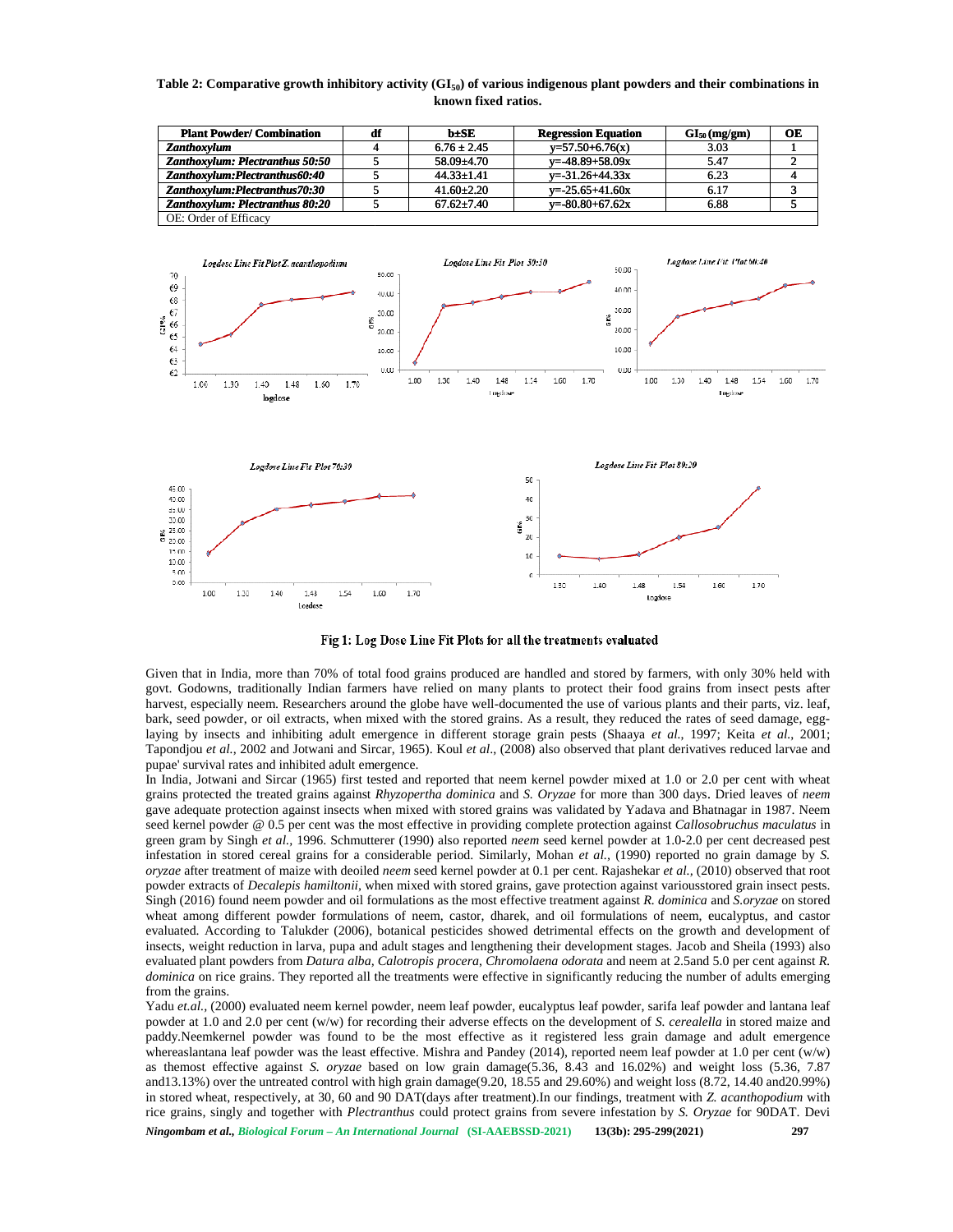*et.al*., (2014) evaluated plant powders prepared from *Melia azedarach, Parthenium hysterophorus, Phlogocanthus thyrsiflorus, Vitex trifolia, Zanthoxylum acanthopodium* and *Azadirachta indica* in Manipur for their efficacy on mortality, rate of adult emergence, grain damage effect against rice weevil, *S. oryzae* on rice grain. Plant powder of *M. azedarach* recorded the highest mean mortality of 80.54% at 35 DAT followed by *Z. acanthopodium* and*A. indica.* Both showed 70.74% mortality, whereas *P. hysterophorus* and *P. thyrsiflorus* were found less effective with 56.11 % mortality, followed by *Vitex trifolia* with 36.66% mortality. The study found *A. indica* plant powder to be highly effective in prohibiting the adult emergence and reducing grain damage per centover other treatments. Devi et.al., (2014)concluded that *M. azedarach*, A. *indica* and *Z. acanthopodium* could be used for the protection of stored rice from infestations of *S. oryzae.* The present study also finds similarities with the findings and conclusions of Devi *et al.,* (2014).

It is well-known that stored seeds/ grains heavily infested by insects have reduced germination rates and are sometimes entirely rendered completely unsuitable for sowing. Santos *et.al.,* (1990) reported from Brazil that *S*. *Zeamais* infestation in maize grains led to a reduction in germination with the increasing developmental stage of the insects, from 13% at the egg stage to 93% at the adult stage for *S. zeamais.* Earlier Okiwelu *et al*., (1987) recorded a high level of moisture, combined with a decrease in germination ability of maize due to infestation by *S. zeamais* in Nigeria. Therefore, any treatment for protection against stored pests should render protection against insect damage and should not negatively affect the germination of the seeds. After treatment for three months with *Zanthoxylum* plant powders, the average germination percentage was 85% while it was 80% in control. The viability of rice seeds treated only with *Zanthoxylum* was not adversely affected but was found to be enhanced. Mishra and Pandey (2014) also recorded higher seed germination (87.50, 85.00 and 81.00%) in neem treated samples over the untreated control (92.00, 71.25 and 54.37%), respectively, at 30, 60 and 90 DAT. Yadu *et al.,* (2000) observed no impaired seed germination of stored paddy and wheat after seed treatment with neem kernel powder, neem leaf powder, eucalyptus leaf powder, sarifa leaf powder and lantana leaf powder.

However, the plant powder combinations of *Zanthoxylum* and*Plectranthus* completely inhibited germination of the rice seeds, although giving good protection against the pest. Hence, it is not advisable for farmers to treat seeds kept for sowing for the next season.

The plants used in this study are well-documented ethnomedicinal plants with widespread use and popularity among NE Indian folklore and traditional knowledge. They belong to the family of Rutaceae (*Zanthoxylum*) and Lamiaceae (*Plectranthus*) and come under the most promising plant families with grain protecting abilities, as observed by Jacobson (1989). In the face of growing resistance to chemical pesticides in storage insect pests and a growing consumer base preferring pesticide-free organic food, botanicals and plant products provide not only safer alternatives to chemical pesticides but also are readily available, ecofriendly, sustainable and economical solutions to subsistence, small and medium farmers in developing countries to protect and preserve the fruits of their hard labour. *Zanthoxylum* alone or combined with *Plectranthus* can be safely used as an eco-friendly storage pest management strategy.

# **CONCLUSION**

The study addresses multiple and vital issues of varying dimensions. Post-harvest loss of food grains is an important yet neglected area of agricultural policy and research, according to many experts, as stated earlier. It has received less attention than studies on crop losses due to pests and diseases in the field. This study also scientifically documents and validates a traditional knowledge practised by an indigenous population in NE India in the often-neglectedarea of post-harvest grain loss due to insect pests. It is common knowledge that due to time and growing modernization, the vast reserve of ITK stored and passed down from generation to generation is getting lost. It paves the way for future research and scientific attention to combine ancient folk knowledge with a scientific approach to blend and fuse them to create better, modern, sustainable, environmentally friendly technology. Plant or plant-derived products can be easily integrated into IPM strategies and conventional pesticides or alone in organic farming. For post-harvest storage of food grains at farmers' homes, such technologies are readily available and safe alternatives to combat stored grain pests.

#### **REFERENCES**

- Abbas, A.B., Ndunguru, G., Mamiro, P., Alenkhe, B., Mlingi, N.and Bekunda, M. (2014). Post-harvest food losses in a maize based farming system of a semi-arid savannah area of Tanzania. *Journal of Stored Product Research, 57*: 49–57.
- Ansari, M. A., Sharma, S. K., Roy, S. S., Ramakrishna, Y., Datt, S., Ningombam, A., Singh, A. N, Luiram, S., and Prakash, N. (2021). Documenting the agriculture based indigenous traditional knowledge in Manipur State of North Eastern India. *Indian Journal of Traditional Knowledge*, *20*(4): 1065-1074.
- Bell, C.H. and Wilson, S.M. (1995). Phosphine tolerance and resistance in *Trogoderma granarium* Everts (Coleoptera: Dermestidae). *Journal of Stored Product Research*, *31*: 199–205.
- Bourne, M. (1977). Post-Harvest Food Losses—the Neglected Dimension in Increasing the World Food Supply, Department of Food Science and Technology, Cornell University, Ithaca, NY, USA.
- Boxall, R. A. (2001). Post-harvest losses to insects—A world review. *International Biodeterioration & Biodegradation, 48*: 137– 152.

Chaudhry, M.Q. (1995) Molecular biological approaches in studying the genes that confer phosphine-resistance in insects. *Journal of Cellular Biochemistry, 21* (Suppl.): 215.

- De Geyter, E. D., Lambert, E., Geelen, D. and Smagghe, G. (2007). Novel advances with plant saponins as natural insecticides to control pest insects. *Pest Technology*, *1*(2): 96-105.
- Devi, M. B., Devi,N. V. and Singh, S. N. (2014). Effects of Six Botanical Plant Powder Extracts on the Control of Rice Weevil, *Sitophilus Oryzae* L. in Stored Rice Grains. *International Journal of Agriculture Innovations and Research, 2*(5): 683- 686.
- Greeley, M. (1986). Food, Technology and employment: The farm-level post-harvest system in developing countries. *Journal of Agriculture Economics*, *37*: 333–347.
- Gustavsson, J., Cederberg, C., Sonesson, U., van Otterdijk, R.and Meybeck, A. (2011). Global Food Losses and Food Waste, Food and Agriculture Organization of the United Nations, Rome, Italy.

https://globalnutritionreport.org/reports/2021-global-nutrition-report/executive-summary/ accessed on 28<sup>th</sup> November, 2021. https://population.un.org/wpp/Publications/Files/WPP2019\_Highlights.pdf accessed on 28<sup>th</sup>November, 2021.

*Ningombam et al., Biological Forum – An International Journal* **(SI-AAEBSSD-2021) 13(3b): 295-299(2021) 298**